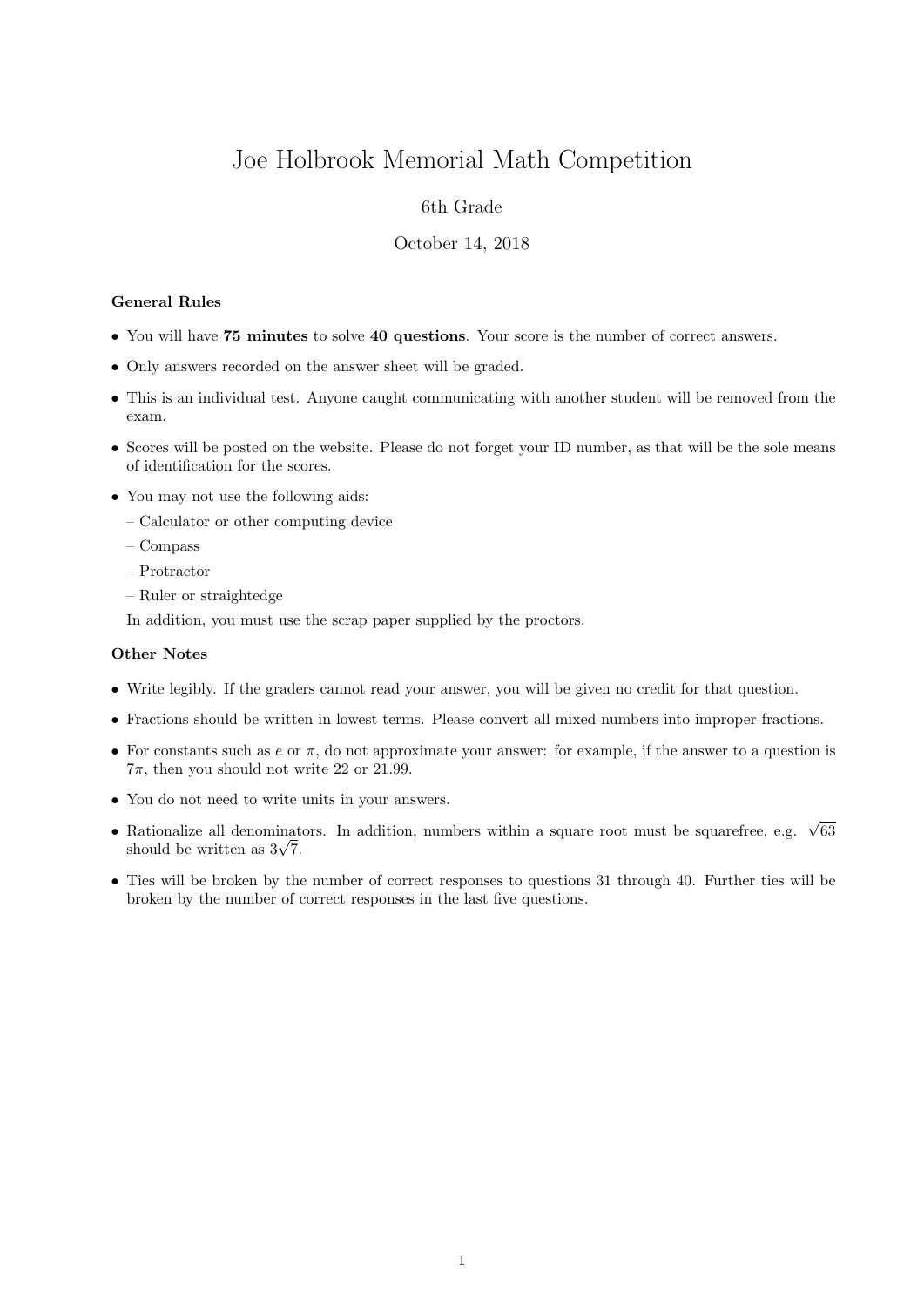- 1. Members of the BCA Math Team are writing problems. If they write 5 problems every minute, how long, in minutes, will it take for them to write 80 problems?
- 2. What is the value of  $2 \div (0 + 1) \cdot 8$ ?
- 3. After Shalin got his driver's license, his friends gave him a chocolate cake. First, Shalin ate  $\frac{1}{3}$  of it. Then, Jenn ate  $\frac{2}{5}$  of what remained. What fraction of the cake was left?
- 4. A quarter of all students taking the JHMMC registered in August. If 130 students registered in August, how many total students are taking the JHMMC?
- 5. Lunch at the Bergen County Academies cafeteria costs four dollars. There are ten months in the school year, with eighteen school days each. Joe buys lunch (and nothing else) at the Bergen County Academies cafeteria on every school day. How much money, in dollars, will he spend over one entire school year?
- 6. Every day, a student solves three problems more than she did the day before. If she solved four problems on the first day, how many problems did she solve on the twelfth day?
- 7. Allison rolls a fair 6-sided die. What is the probability that she rolls a prime number?
- 8. Mikako the Monkey has a favorite positive number. She multiplies this number by 4 and then subtracts 11. Finally, she takes the square root of the result to get 3. What is Mikako's favorite positive number?
- 9. A hydra starts out with 20 heads, and grows 3 new heads every time one of its heads is chopped off. How many heads will the hydra have if 7 heads are chopped off?
- 10. What is the positive difference between the sum of the factors of 2018 and the number of factors of 2019?
- 11. In how many ways can 2019 be written as the sum of two prime numbers (where order does not matter)?
- 12. If  $a * b = 5a + 3b + (b * (a 1))$  and  $1 * 1 = 10$ , then what is  $2 * 2$ ?
- 13. A bag is filled with 600 Starbursts, 30% of which are pink. How many pink Starbursts must be removed from the bag for 20% of the remaining Starbursts to be pink?
- 14. How many digits does the number  $4^{1010} \cdot 5^{2018}$  have?
- 15. At a pet store, there are dogs and birds. Haneul and Autumn walk into the store, and Autumn decides to show off her counting skills. If Autumn counts 76 heads and 232 legs, how many dogs are in the shop?
- 16. An infinite line of dominoes labeled  $1, 2, 3, \ldots$  is placed in a line in that order. The domino labeled 1 is knocked over with probability 1. For  $n \ge 2$ , if the domino labeled  $n-1$  is knocked over, then the domino labeled 2018<br>labeled n gets knocked over with probability  $\frac{n}{n+1}$ . What is the probability that the domino labe will be knocked over?
- 17. Amy played a total of  $n$  games and won half of them. If Amy plays  $7$  more games and wins all of them, she will have won a total of  $\frac{3}{5}$  of all of her games. What is the value of n?
- 18. Andrew the Sun Bear has taken five 100-point math tests. His average score on these five tests is 94. What minimum score must Andrew get on his sixth math test in order to raise his average to 95?
- 19. At a dance, there are 120 people. Some are paired up so that there are 48 couples. What is the probability that a randomly selected person is not in a couple?
- 20. Autumn has a peculiar deck of cards. The deck has one 1, two 2's, three 3's, and so on, up to ten 10's. If she randomly selects a card from the deck, what is the probability that it is a 6?
- 21. The ratio of the side-lengths of two pentagons is  $\frac{3}{5}$ . The area of the larger pentagon is 35. What is the area of the smaller pentagon?
- 22. Lyp is taking free throws. He has a 70 percent chance of making any given free throw. Before each shot, he randomly guesses whether he will make the throw, either yelling "I'll make it" or "I'll miss it". What is the probability that he calls exactly 2 out of his next 3 free throws correctly?
- 23. Find the number of 6-digit positive integers whose digits increase from left to right. For example, 123456 is one such number, but 112344 and 345264 are not.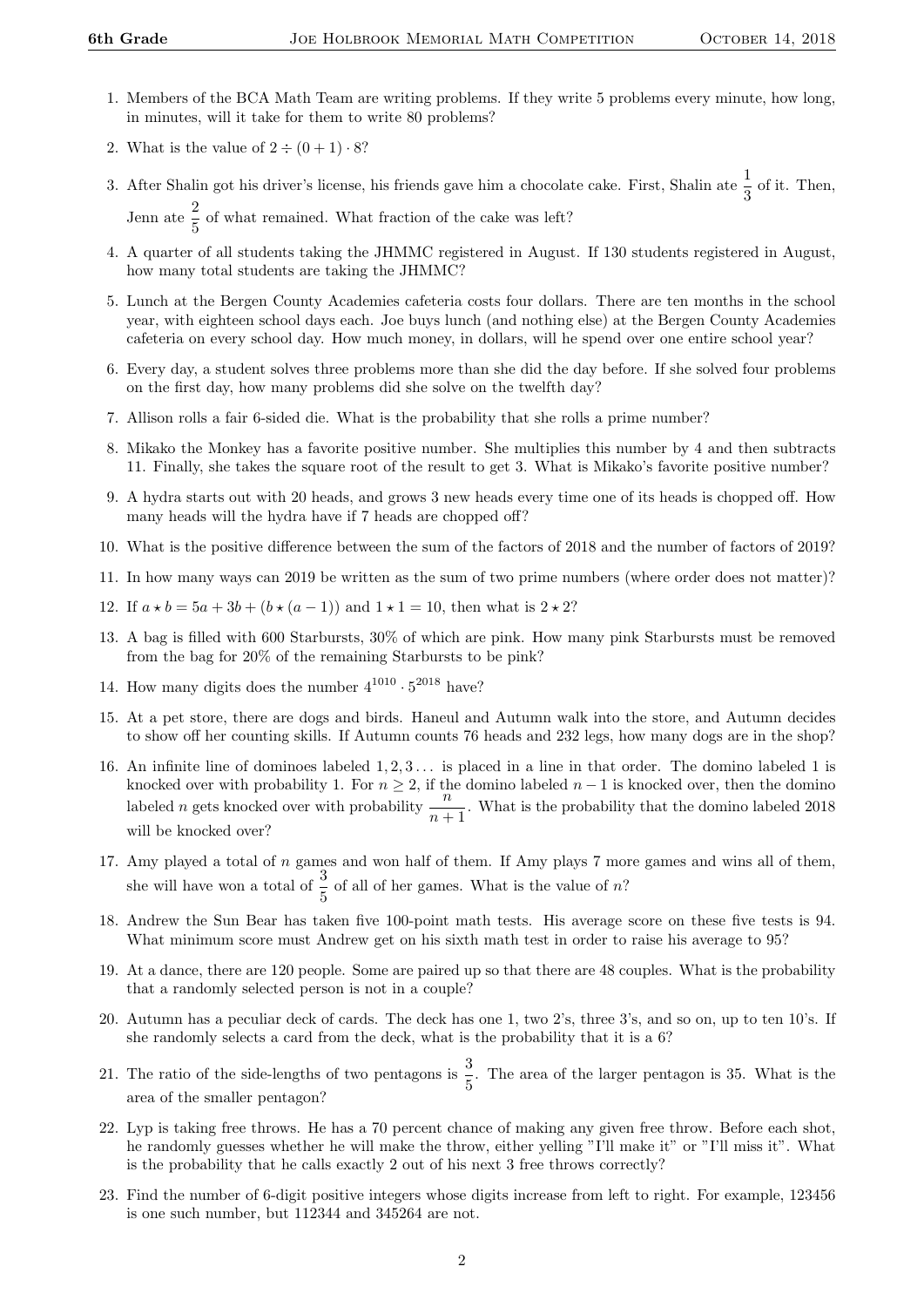- 24. If exactly  $\frac{5}{8}$  of the people in a non-empty room like chocolate ice cream, and if  $\frac{3}{5}$  of the people in the room like vanilla ice cream, then what is the smallest possible positive number of people in the room who like both chocolate and vanilla ice cream?
- 25. Ben, Eddie, and Harahm are building a birdhouse. If Ben and Eddie worked together to build the birdhouse, it would take them 3 days. If Ben and Harahm worked together to build the birdhouse, it would take them 4 days. If Harahm and Eddie worked together to build the birdhouse, it would take them 5 days. If all of them worked together to build the birdhouse, how long, in days, would it take them to complete it?
- 26. A lamb is tied to a post located at the origin of the coordinate plane by a rope that measures 6 units. The farmer who owns the lamb also keeps two wolves tied up at  $(6, 6)$  and  $(-6, -6)$  with ropes that measure 6 units. What is the area of the region that the lamb can wander in without being in the range of the wolves? (Note: all motion is restricted to the coordinate plane.)
- 27. A compulsive liar is a person who lies exactly 50% of the time. If a compulsive liar makes 17 statements, what is the probability that more than half of them are true?
- 28. Seb has an arithmetic sequence with 3000 terms. The common difference of the sequence is  $\left(1+\frac{\pi}{2}\right)$ 2  $\Big)^3$ and the sum of the first and last terms is 50. Find the sum of all 3000 terms.
- 29. In a tournament of 1024 people, there are 256 groups of 4 people, and each person is in exactly one group. Within each group, every possible pair of people plays exactly once, and a single winner moves on to the next round. This procedure is repeated with the winners of each round until a single player remains. How many games take place in the tournament?
- 30. Let the roots of the polynomial  $x^2 + 5x 17$  be p and q. What is the value of  $\frac{p}{q} + \frac{q}{p}$  $\frac{4}{p}$ ?
- 31. Two trains, 360 miles apart, begin moving towards each other at 60 miles per hour. The first train moves to the East and the second moves to the West. A crow, flying at 40 miles per hour, is flying between the trains. It begins midway between the trains and starts flying West. Every time the crow encounters a train, it reverses its direction while maintaining its speed. When the trains meet, what total distance has the crow traveled?
- 32. Let  $\phi$  denote the number of yards to Alpha Centauri. What is the minimum value of

$$
\frac{x^2}{2018} + \frac{\phi^2 + 2017}{2018} + \frac{\phi x}{1009},
$$

as x varies over the real numbers?

- 33. Elaine finds herself at the origin and wants to travel to the point (1, 5). On each turn, she can only go one unit up and one unit left OR one unit up and one unit right. If Elaine has an infinite number of turns, in how many ways can she accomplish her goal?
- 34. Daniel draws the parabola  $y = x^2 + 6x + 8$  on the blackboard. Then, Derek draws the parabola  $y =$  $-x^2 - x + 2$  on the blackboard. The two parabolas meet at the distinct points A and B. Find the slope of the line AB.
- 35. Find the number of times the digit 9 appears in following list of numbers:

$$
0, 1, 2, 3, 4, \ldots, 9999.
$$

- 36. Evaluate  $\sqrt[2]{2^{0!}} \sqrt[3]{2^{1!}} \sqrt[4]{2^{2!}} \sqrt[5]{2^{3!}} \cdots$ .
- 37. In trapezoid ABCD, AB  $\parallel$  CD and AC  $\perp$  BD. Given that  $AB = 63$ , CD = 149, and ∠DBA = 37.5°, find the distance between the midpoints of  $\overline{AB}$  and  $\overline{CD}$ .